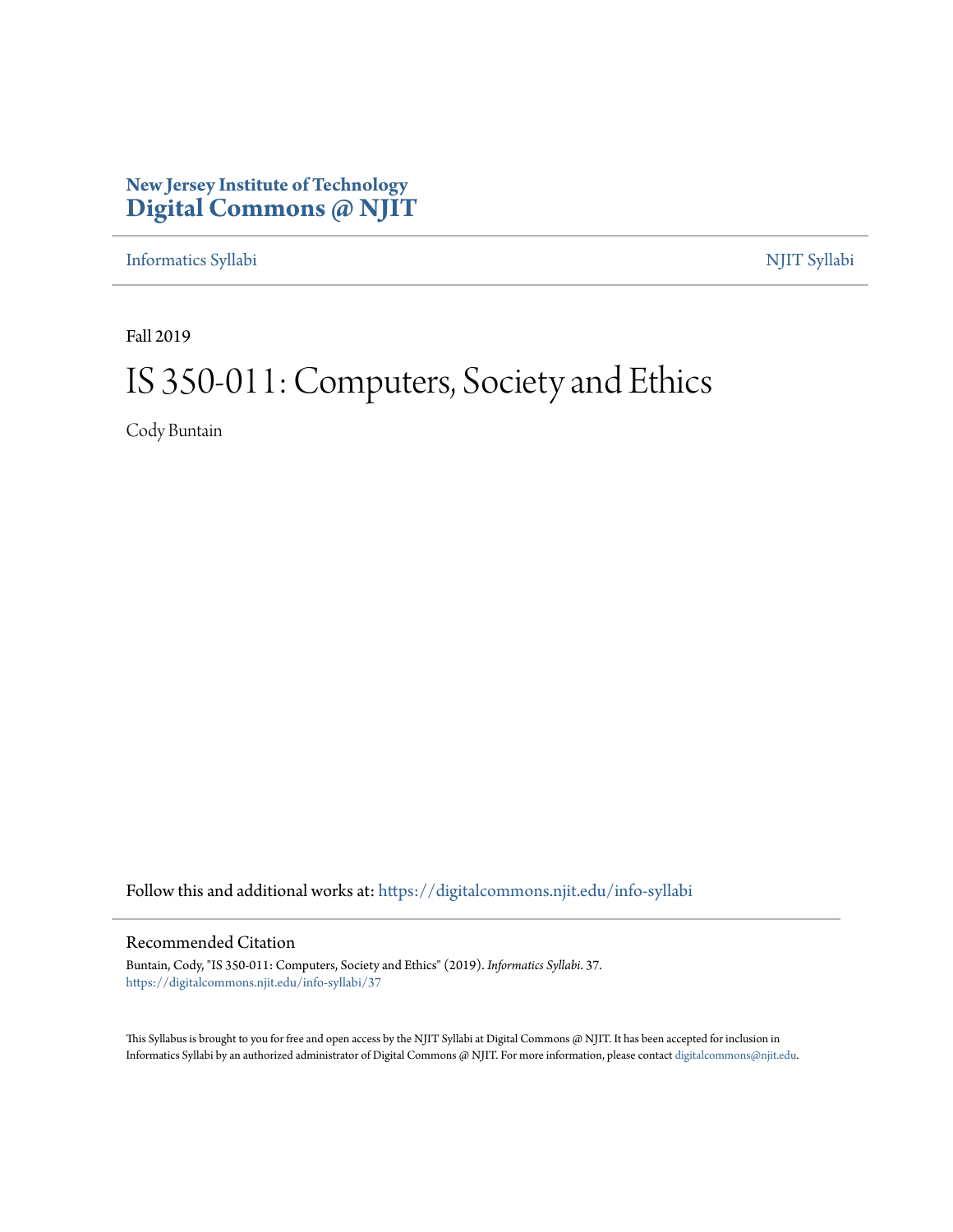



## **IS 350 – S11 – Computer, Society & Ethics**

## **Course Format**

We meet for discussion, lectures and other activities once a week for 3 hours. You will engage in some other activities separately with team members. All are mandatory. You will be responsible for preparing for class, attending and participating in all classes, reading the textbook and all online materials, doing all assignments, and posting assignments on Moodle. If you must miss a class, email me in advance. You will be responsible for finding out what you missed.

## **Instructor**

Professor Cody Buntain Office: GITC 3901D

E-mail: cbuntain@njit.edu  *(include "IS350-" in the email subject)* 

Office Hours*:*

- Thursdays,  $11:00AM 12:30PM$
- By appointment

## **General Course Information**

#### 1. **Prerequisites**:

As prerequisites, IS 350 requires an introductory course in computing, an introductory course in the social sciences, and HUM 101. This course is an upper-level course designed for juniors and seniors.

#### 2. **Course Goals**:

Upon the completion of this course you should be able to:

- a. Explain beneficial and detrimental ways in which computing affects people, including the primary and secondary effects, and intended and unintended consequences.
- b. Utilize theories of ethical decision-making and professional codes of ethics to analyze difficult situations with computing aspects.
- c. Find and critically evaluate relevant literature pertaining to a situation of concern.
- d. Communicate about difficult issues in the computing sciences.

*This is an ambitious set of goals, which meets several of the requirements for an ABET accredited degree in the Computing Sciences.* 

- 3. **Time Required –** This course requires a significant amount of work to help you achieve these goals**. On average, you need to set aside up to 9 hours a week for this course**, including discussion, lecture, other classroom and online activities, reading, studying the materials, homework and team activities.
- 4. **Readings & Online Materials –**Readings and other online materials supplement the lecture slides and the textbook.
- 5. **Moodle** Course materials and other information are on Moodle [\(moodle.njit.edu\)](http://moodle.njit.edu/).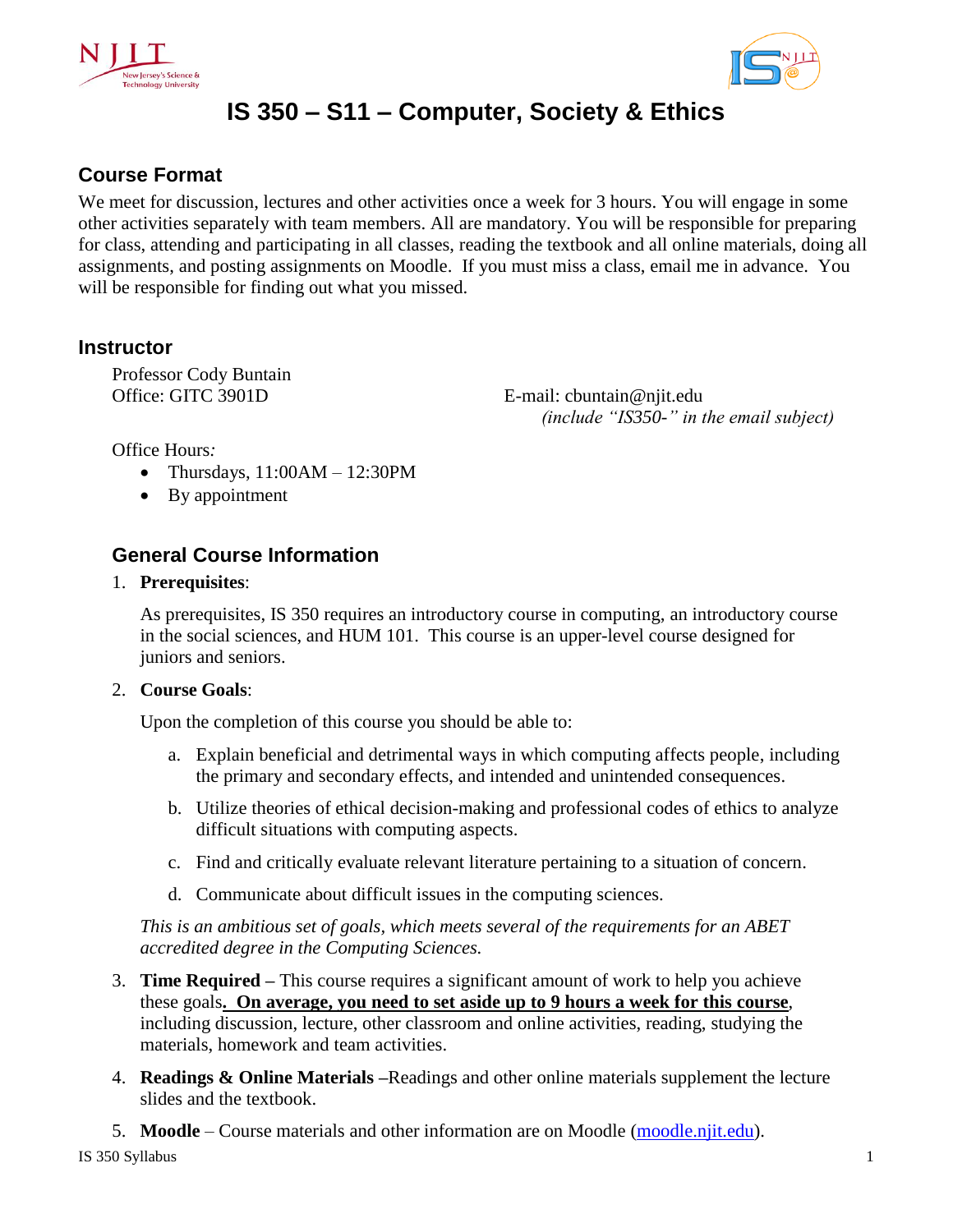#### 6. **Assignments and Course Work**

- a. **Library Analysis** How to use the library and to find good sources.
- b. **Ethical Analysis** A short assignment that uses the tools of ethical analysis to study a scenario.
- c. **Debate** As part of a team, you will argue about an ethical dilemma concerning technology in a debate format.
- d. **Current Events Presentation** This individual assignment focuses on an interesting and timely topic that shows the impact of technology on society. Each student shall present the topic in class during the term.
- e. **Turkle Assignment**. This assignment is based on viewing the Turkle video and writing a report. See the Turkle Assignment instructions for content and format.
- f. **Weekly Short Quiz** We'll hold substantial discussion of the week's topics in class. To ensure you are prepared and have read the material, there is a quiz at the beginning of class on the week's readings.
- g. **Midterm Report**  Using your current events topic, you will demonstrate your understanding of beneficial aspects, detrimental aspects, intended and unintended consequences, and societal and ethical issues of your topic.
- h. **Final Report**  Demonstrate your ability to perform an ethical analysis on your current events topic, utilizing the prescribed format.
- 7. **Community Service Internship** (*optional*) NJIT Career Services can provide you the opportunity to work with a Newark-area non-profit organization using your skills to help that organization achieve its goals. These experiences are often valuable, and great service can open doors for you/looks great on your CV/resume!
- 8. **In-Class Article Review** *(optional)* 1 point if you give a 5-minute presentation on a TV show, podcast, or article you read that's germane to this class

## **Required Textbook, Readings & Materials**

Textbook (various options)

Michael J. Quinn, Ethics for the Information Age, 7<sup>th</sup> edition (2017). *- printed, rental and online versions are available through the NJIT bookstore*

Alternative online version through VitalSource (\$48); - [\(see link on Moodle\)](https://www.vitalsource.com/products/ethics-for-the-information-age-michael-j-quinn-v9780134296623)

(If you have a hard copy of the sixth edition, it may be "mostly good enough", but your weekly quizzes will mostly come from the  $7<sup>th</sup>$  edition, and it has some new material.)

Readings & Materials

All required journal articles will either be in the Moodle or available through the NJIT digital library.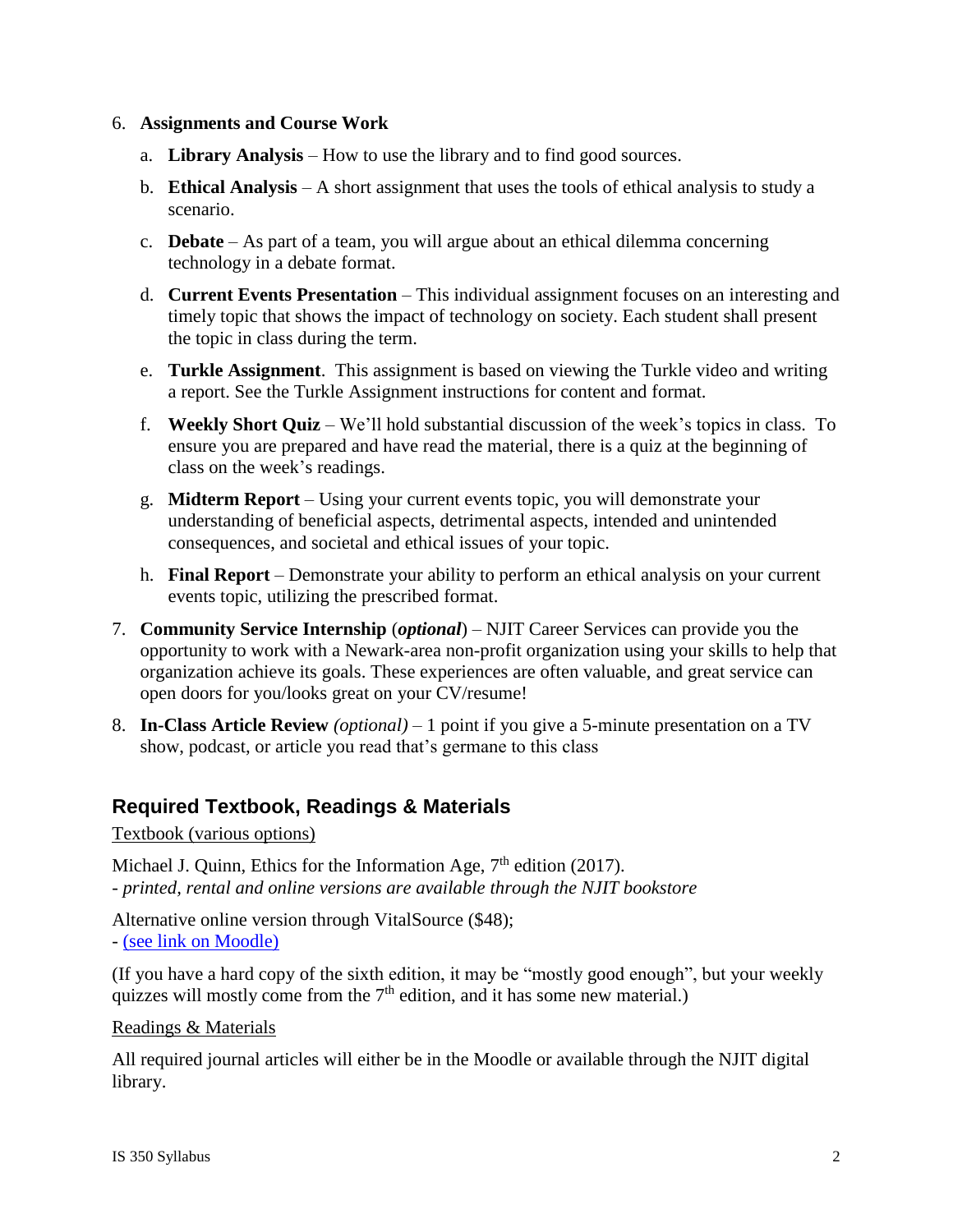Note: From time to time, I may assign additional readings and other materials.

#### Words of Wisdom

*Do not get behind in reading the text and articles! You will regret it!*

## **Suggestions, Questions, Problems and Falling Behind**

If you have any problems or feel like you are falling behind, please contact me as soon as possible. It is your responsibility to recognize problems as early as possible, so we can work together to keep you progressing. Feel free to email me or make an appointment to visit during office hours if your comment is more private.

I welcome suggestions and questions. I encourage you to post these in the Moodle "Questions and Interesting Links" forum, so we can all share in the discussion.

## **Grading and other Requirements:**

**"A" breakers –** You must do 3 things to be *eligible* for an A.

- 1. Post all assignments **on time**. Late assignments will lose 20% **per day** *(not per class),* and assignments more than one week late will not be accepted.
- 2. Participate in classroom and online discussions.
- 3. Attend all sessions.
	- a. If you have four (4) unexcused absences you will lose one Letter Grade
	- b. If you have six (6) unexcused absences you will be given an "F" for the course

The percentages for all course work are as follows. These are subject to adjustment. Note that the instructor may decide to grade on a curve.

| <b>Graded Items</b>         | Percentage |
|-----------------------------|------------|
| In-Class Participation      | 10%        |
| Assisgnments                | 50%        |
| <b>Weekly Quizzes</b>       | 10%        |
| Midterm Exercise and Report | 15%        |
| <b>Final Report</b>         | 15%        |
| <b>TOTAL</b>                | 100%       |

Grading Policy

| $\bullet$ A 90 and up | • $C+75$ to 79       |
|-----------------------|----------------------|
| • $B + 85$ to 89      | • $C$ 70 to 74       |
| $\bullet$ B 80 to 84  | $\bullet$ D 65 to 69 |
|                       | • F less than 65     |
|                       |                      |